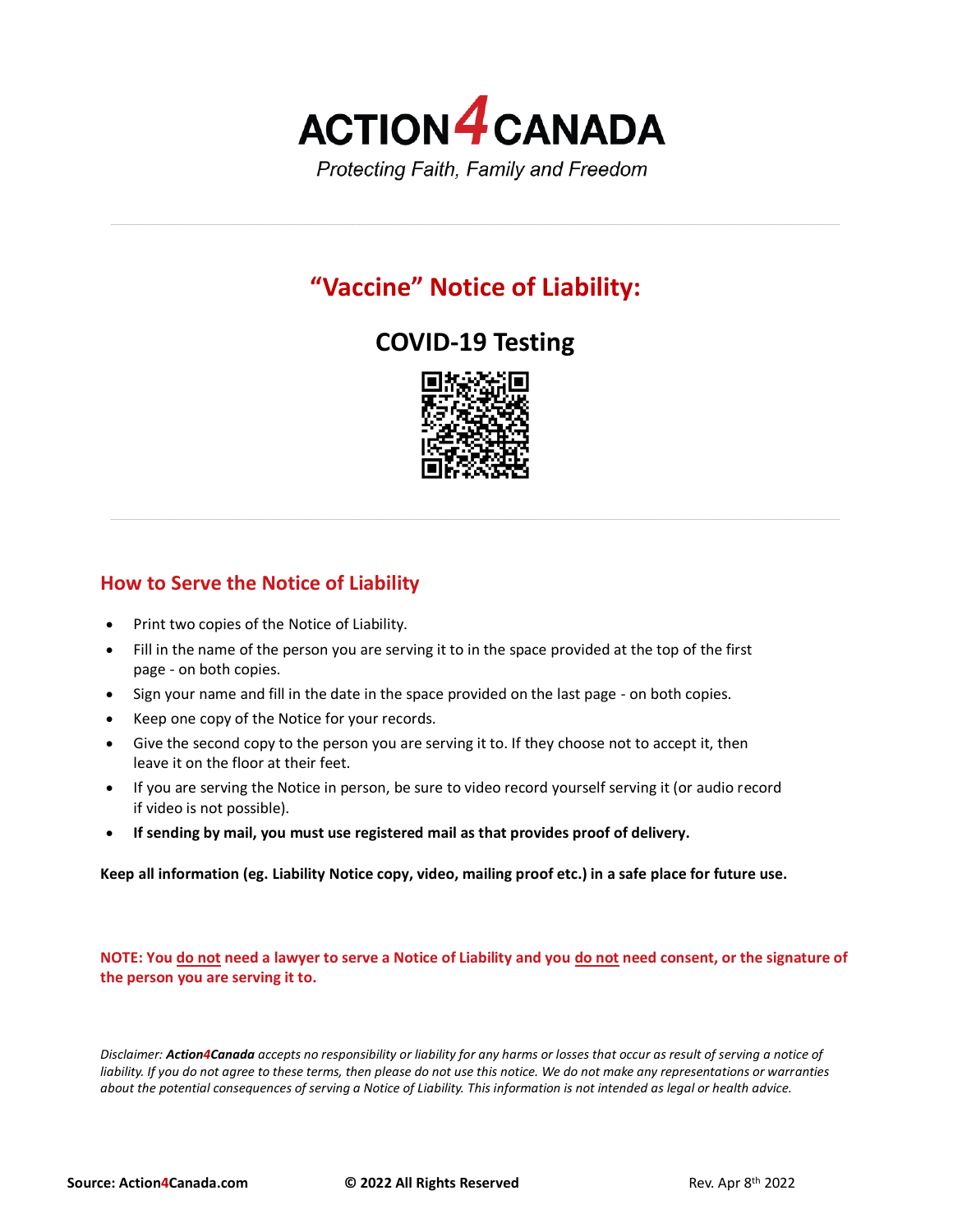## **Notice of Liability COVID-19 Testing**

Attn: \_\_\_\_\_\_\_\_\_\_\_\_\_\_\_\_\_\_\_\_\_\_\_\_\_\_\_\_\_\_\_\_\_\_\_\_\_\_\_\_\_\_\_\_\_\_\_\_\_

Re: Any COVID-19 testing forcibly required, mandated or administered to Canadian citizens, including children, by the government, appointed officials, employers, educators, and the like.

**This is an official and personal Notice of Liability.**

**You are unlawfully practicing medicine by prescribing, recommending, and/or using coercion to insist I submit to testing for COVID-19, such as but not limited to PCR testing, rapid tests<sup>1</sup> , blood tests, or any medical intervention to determine any communicable disease known through proof of a genome report.**

To begin with, the emergency measures are based on the claim that we are experiencing a "public health emergency." There is no evidence to substantiate this claim. In fact, the evidence indicates that we are experiencing a rate of infection consistent with a normal influenza season<sup>2</sup>.

The purported increase in "cases" is a direct consequence of increased testing through the inappropriate use of the PCR instrument to diagnose alleged COVID-19. It has been well established that the PCR test was never designed or intended as a diagnostic tool and is not an acceptable instrument to measure this alleged pandemic. Its inventor, Kary Mullis, has clearly indicated that the PCR testing device was never created to test for coronavirus<sup>3</sup>. Mullis warns that, "the PCR Test *can be used to find almost anything, in anybody. If you can amplify one single molecule, then you can find it because that molecule is nearly in every single person."* 

Despite this warning, the current PCR test utilization, set at higher amplifications (+35), is producing up to 97% false positives<sup>4</sup> . Therefore, any imposed emergency measures that are based on PCR testing are unwarranted, unscientific, and quite possibly fraudulent. An international consortium of life science scientists has detected 10 major scientific flaws at the molecular and methodological level in a 3-peer review of the RTPCR test to detect SARS-CoV-2<sup>5</sup>.

In November 2020, a Portuguese court ruled that PCR tests are unreliable<sup>6</sup>.

On November 20, 2020 a study from Wuhan, of nearly 10 million residents, revealed that the detection of asymptomatic positive cases was very low and there was no evidence of transmission from asymptomatic people. A nucleic acid test was used rather than the unreliable PCR testing<sup>7</sup>.

On December 14, 2020, the WHO admitted the PCR Test has a 'problem' at high amplifications as it detects dead cells from old viruses, giving a false positive<sup>8</sup>.

Feb 16, 2021, BC Health Officer, Bonnie Henry, admitted PCR tests are unreliable<sup>9</sup>.

<sup>1</sup> <https://action4canada.com/wp-content/uploads/liability-notice-antigen-test.pdf><br>2 https://www.bitchute.com/video/nOgq0BxXf74f

<https://www.bitchute.com/video/nQgq0BxXfZ4f>

<sup>3</sup> <https://rumble.com/vhu4rz-kary-mullis-inventor-of-the-pcr-test.html>

<sup>4</sup> <https://academic.oup.com/cid/advance-article/doi/10.1093/cid/ciaa1491/5912603>

<sup>5</sup> <https://cormandrostenreview.com/report/>

<sup>6</sup> <https://unitynewsnetwork.co.uk/portuguese-court-rules-pcr-tests-unreliable-quarantines-unlawful-media-blackout/>

<sup>7</sup> <https://www.nature.com/articles/s41467-020-19802-w>

<sup>8</sup> <https://principia-scientific.com/who-finally-admits-covid19-pcr-test-has-a-problem/>

<sup>9</sup> <https://rumble.com/vhww4d-bc-health-officer-admits-pcr-test-is-unreliable.html>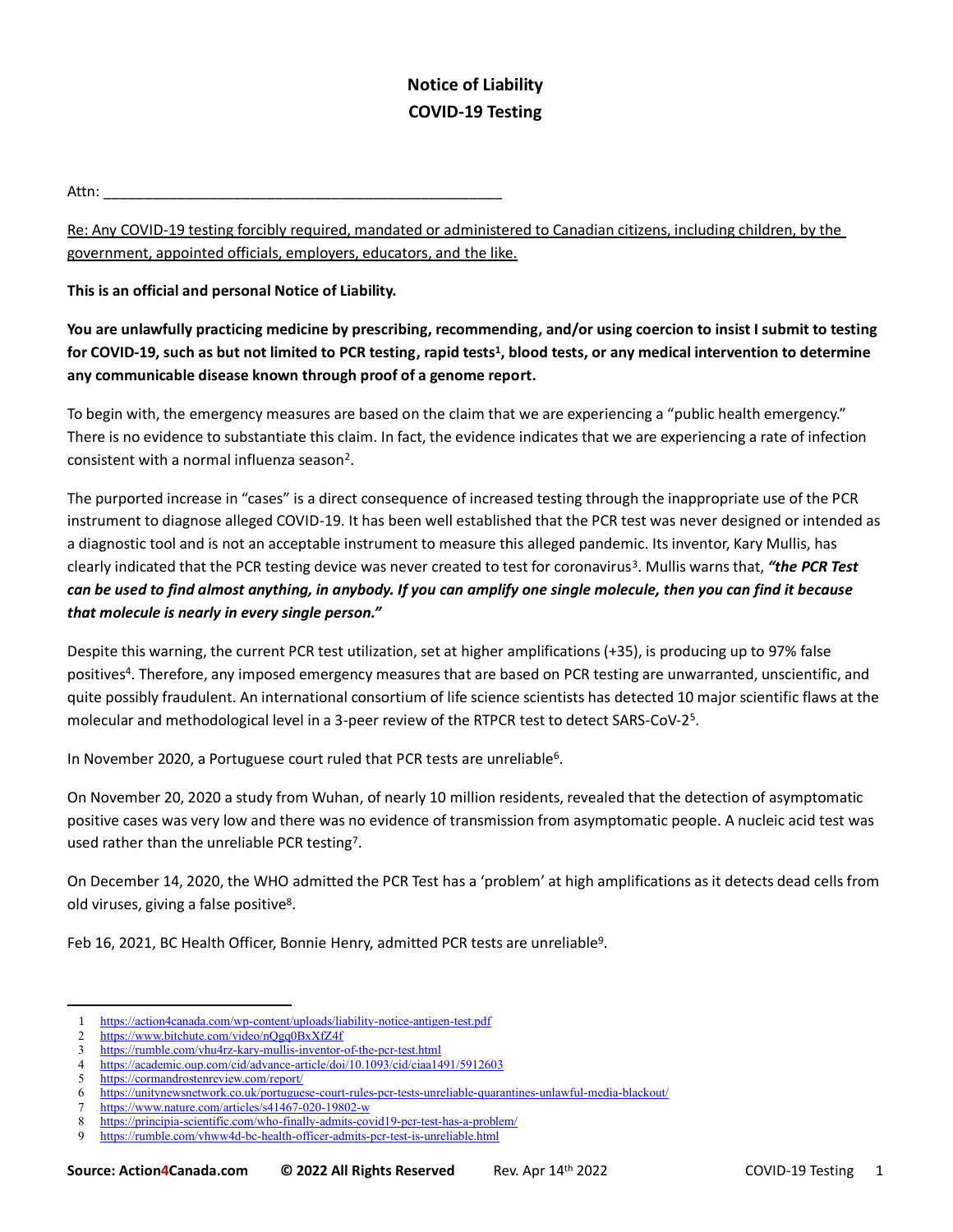On April 8, 2021, the Austrian court ruled the PCR was unsuited for COVID testing<sup>10</sup>.

On April 8, 2021, a German Court ruled against PCR testing stating, *"the test cannot provide any information on whether a person is infected with an active pathogen or not, because the test cannot distinguish between "dead" matter and living matter."* <sup>11</sup>

On May 8, 2021, the Swedish Public Health Agency stopped PCR Testing for the same reason<sup>12</sup>.

On May 10th, 2021, Manitoba's Chief Microbiologist and Laboratory Specialist, Dr. Jared Bullard testified under cross examination in a trial before the court of Queen's Bench in Manitoba, that PCR test results do not verify infectiousness and were never intended to be used to diagnose respiratory illnesses $^{13}$ .

**On July 21, 2021 - Innova Medical Group Recalled Unauthorized SARS-CoV-2 Antigen Rapid Qualitative Test with Risk of False Test Results.** The FDA has identified this as a Class I recall, the most serious type of recall. Use of these devices may cause serious injuries or death<sup>14</sup>.

On July 21, 2021 the CDC sent out a "Lab Alert revoking the emergency use authorization to RT-PCR for COVID-19 testing and encourages laboratories to adopt a multiplexed method that can facilitate detection and differentiation of SARS-CoV-2 and influenza viruses"<sup>15</sup> .

The Nuremberg Code<sup>16</sup>, to which Canada is a signatory, states that it is essential before performing a medical procedure on human beings, that there is voluntary informed consent. It also confirms, a person involved should have legal capacity to give consent, without the intervention of any element of force, fraud, deceit, duress, overreaching, or other ulterior form of constraint or coercion; and should have sufficient knowledge and comprehension of the elements of the subject matter involved as to enable him/her to make an understanding and enlightened decision.

The UNESCO Universal Declaration on Bioethics and Human Rights $17$ :

Article 6, section 1:

Any preventive, diagnostic and therapeutic medical intervention is only to be carried out with the prior, free and informed consent of the person concerned, based on adequate information. The consent should, where appropriate, be expressed and may be withdrawn by the person concerned at any time and for any reason WITHOUT DISADVANTAGE or prejudice.

Article 6, section 3:

In no case should a collective community agreement or the consent of a community leader or other authority substitute for an individual's informed consent.

Under the *Crimes Against Humanity and War Crimes Act of Canada<sup>18</sup>*, a crime against humanity means, among other things, murder, any other inhumane act or omission that is committed against any civilian population or any identifiable group and that, at the time and in the place of its commission, constitutes a crime against humanity according to

<sup>10</sup> <https://greatgameindia.com/austria-court-pcr-tes>

<sup>11</sup> <https://2020news.de/en/sensational-verdict-from-weimar-no-masks-no-distance-no-more-tests-for-pupils/>

<sup>12</sup> <https://tapnewswire.com/2021/05/sweden-stops-pcr-tests-as-covid19-diagnosis/>

<sup>13</sup> <https://www.jccf.ca/Manitoba-chief-microbiologist-and-laboratory-specialist-56-of-positive-cases-are-not-infectious/>

<sup>14</sup> [https://www.fda.gov/medical-devices/medical-device-recalls/innova-medical-group-recalls-unauthorized-sars-cov-2-antigen-rapid-qualitative-test-risk-false](https://www.fda.gov/medical-devices/medical-device-recalls/innova-medical-group-recalls-unauthorized-sars-cov-2-antigen-rapid-qualitative-test-risk-false-test)[test](https://www.fda.gov/medical-devices/medical-device-recalls/innova-medical-group-recalls-unauthorized-sars-cov-2-antigen-rapid-qualitative-test-risk-false-test)

<sup>15</sup> [https://www.cdc.gov/csels/dls/locs/2021/07-21-2021-lab-alert-Changes\\_CDC\\_RT-PCR\\_SARS-CoV-2\\_Testing\\_1.html](https://www.cdc.gov/csels/dls/locs/2021/07-21-2021-lab-alert-Changes_CDC_RT-PCR_SARS-CoV-2_Testing_1.html)

<sup>16</sup> [https://media.tghn.org/medialibrary/2011/04/BMJ\\_No\\_7070\\_Volume\\_313\\_The\\_Nuremberg\\_Code.pdf](https://media.tghn.org/medialibrary/2011/04/BMJ_No_7070_Volume_313_The_Nuremberg_Code.pdf)

<sup>17</sup> <https://unesdoc.unesco.org/ark:/48223/pf0000179844>

<sup>18</sup> <https://laws-lois.justice.gc.ca/eng/acts/c-45.9/page-1.html>